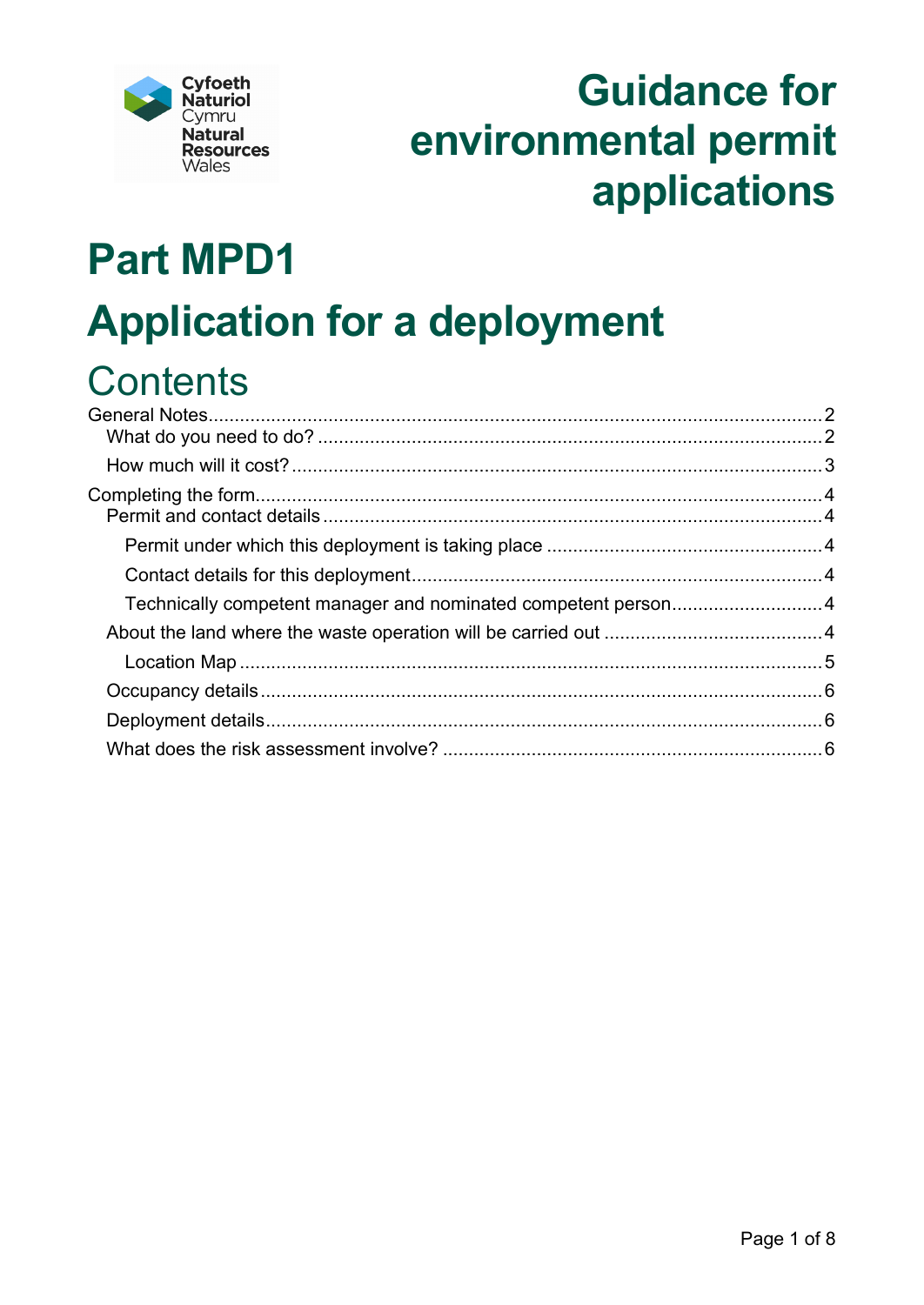# <span id="page-1-0"></span>**General Notes**

Please read these notes carefully before you fill in the forms. All relevant guidance documents can be found on our website or are available on request. This guidance will help you complete application form Part MPD1.

This guidance document is for use with deployment forms to treat soil, soil substitutes and aggregates where the operator holds a standard permit referring to Standard Rules SR2010No11.

Before you can use your mobile plant permit at a site, you must have filled in a deployment form and sent it to Natural Resources Wales with any necessary additional information. Only once Natural Resources Wales has given its agreement in writing to this deployment form can the waste operations start at the site.

The waste operations agreed under the deployment form are valid for 12 months from the date given by Natural Resources Wales in its written agreement. There is no renewal process for deployments. If you wish to continue waste operations after the 12-month period, you must submit a new deployment form together with any supporting information and the correct fee.

Once agreed in writing by Natural Resources Wales, the terms of this deployment form must be complied with. Amendments can be made to the details contained in this deployment form but can only be acted upon if Natural Resources Wales has first agreed to the amendment in writing.

The agreed deployment form is part of your mobile plant permit and so operating in breach of the agreed form or any other rule of your mobile plant permit could lead to Natural Resources Wales taking enforcement action. Our guidance ['How to Comply with your](https://naturalresources.wales/permits-and-permissions/environmental-permits/guidance-to-help-you-comply-with-your-environmental-permit/?lang=en)  [Environmental Permit'](https://naturalresources.wales/permits-and-permissions/environmental-permits/guidance-to-help-you-comply-with-your-environmental-permit/?lang=en) will help you to make sure that you do not breach any of your permit's rules.

You may submit as many deployment forms as you wish. This allows you, as the permit holder, to operate under the one mobile plant permit on as many sites as there are deployment forms agreed in writing with Natural Resources Wales. Only the mobile treatment processes specified in your mobile plant permit can be carried out.

Waste operations, including mobile plant deployments, may require planning consent. We recommend that you seek advice from your local planning authority before carrying out any waste operation.

# <span id="page-1-1"></span>**What do you need to do?**

The information you provide in the deployment form will help us decide if your proposed deployment can comply with the rules of your permit. It is important that you complete the form correctly as it will help us deal with your application more quickly.

When you make the application, please make sure you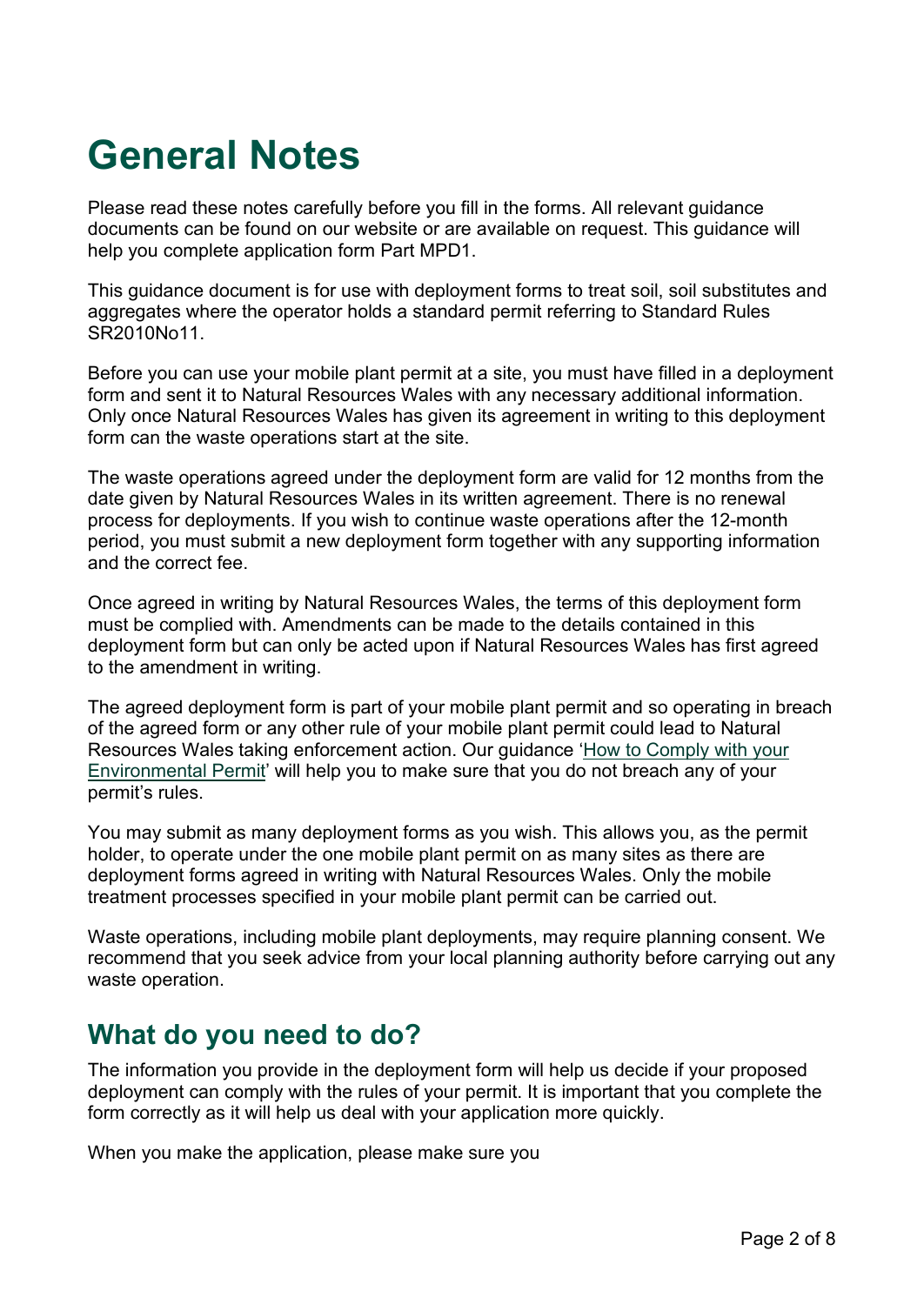- answer all the questions. If any of the questions do not apply to you, please write 'Not applicable' and give a justification. If you leave anything out, we may need to get in touch with you for the information and our decision may be delayed
- allow for at least 25 working days from the time your application is complete for us to make our assessment. The application will be considered complete when all documentation has been sent and you have paid the correct fee.

If you carry out any waste operations including storage of waste without written confirmation that the deployment is agreed, you will be committing an offence of deposit of waste without a permit.

## <span id="page-2-0"></span>**How much will it cost?**

Details of the charges can be found in the ['Our Charges'](https://naturalresources.wales/about-us/what-we-do/how-we-regulate-you/our-charges/?lang=en) section on our website.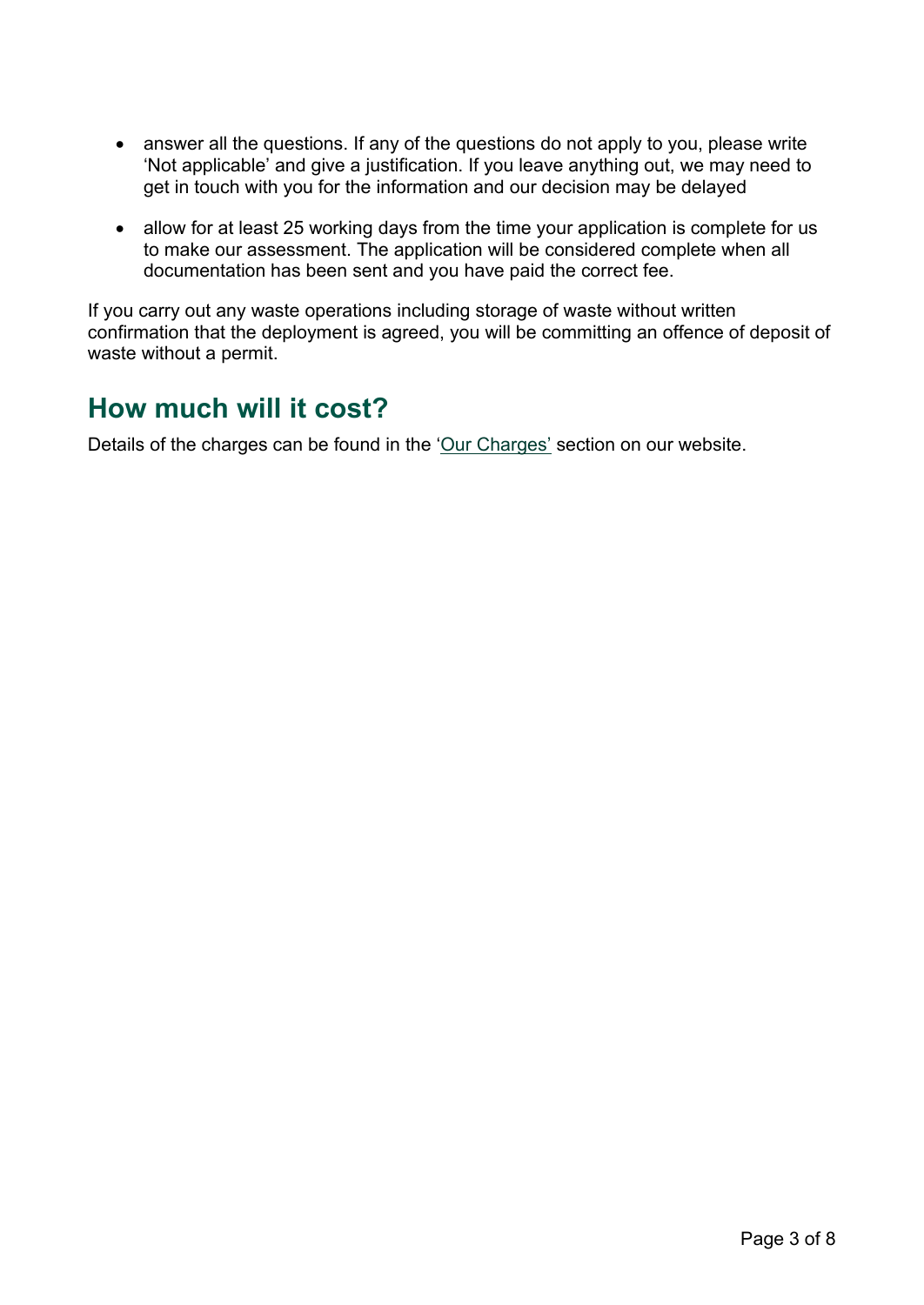# <span id="page-3-0"></span>**Completing the form**

# <span id="page-3-1"></span>**Permit and contact details**

### <span id="page-3-2"></span>**Permit under which this deployment is taking place**

Please provide the permit number under which the deployment is being made. We cannot agree a deployment unless a relevant permit is in place.

### <span id="page-3-3"></span>**Contact details for this deployment**

Please provide details of the person who will be the contact for queries about the information in this deployment form. This could be the operator, or a person acting on behalf of the operator, such as a consultant.

They should be able to answer queries about any of the information in the form or additional information such as the benefit statement or the risk assessments. We may also need to speak to them if any information or the fee is missing or incorrect. This will help us to ensure that the agreement of the deployment form is not unduly delayed.

#### <span id="page-3-4"></span>**Technically competent manager and nominated competent person**

All holders of environmental permits must demonstrate technical competence at the permit application stage or in accordance with any transitional provisions that may give time for technical competence to be acquired. A technically competent manager will be specified at this time.

Where mobile plant is used the activity may take place at some distance from the main office of the permit holder. Where deployments are countrywide, we need to know that the operator can discharge the requirements of ensuring they have control of day-to-day operations through their management procedures and any contractual arrangements. If things go wrong, it is the permit holder who is ultimately liable. In these instances, you must nominate a competent person who will be the main contact for the deployment and who will report to the technically competent manager.

The nominated competent person must be able to visit sites to ensure the waste operations are not causing any environmental problems. They must be able to get to the site within a reasonable time in case any problems occur, or a Natural Resources Wales officer wishes to meet them on site.

There may several nominated competent persons for any one operator.

### <span id="page-3-5"></span>**About the land where the waste operation will be carried out**

Please give a general address for the site where the treatment is to take place and a 12 figure Grid Reference of the centre of the site.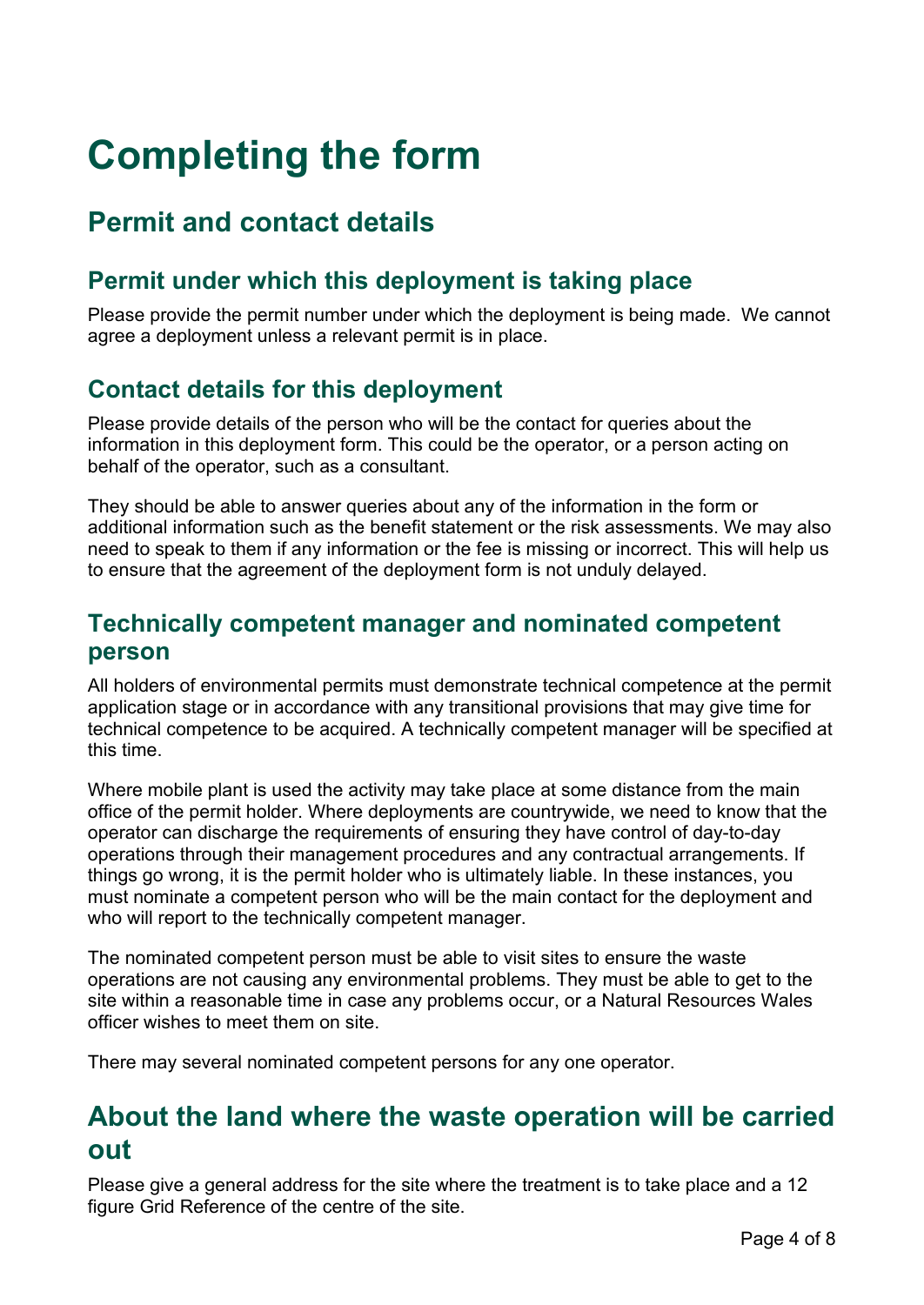Grid references can be found on [UK Grid Reference Finder.](http://www.gridreferencefinder.com/)

#### <span id="page-4-0"></span>**Location Map**

You must provide a map or maps outlining the boundaries of the area(s) where the waste operation is taking place.

The format of any maps or plans you send us must:

- be an A4 or A3 sheet:
- show the outline of the area of land where the activities will take place;
- be based on an Ordnance Survey map at a scale of 1:10,000 or larger;
- label individual points and areas ('A', 'B' and so on);
- use colour or hatching to highlight areas on the map; and
- use the form to cross-refer to labelled and highlighted areas on the map.

The map must include the following details in relation to both storage and treatment:

- location of all waste storage areas within the site
- location of the mobile treatment plant within the site
- areas of the site where the waste will be used and/ or where the waste has been produced

You must also show:

- any spring, well or borehole not used to supply water for domestic or food production purposes within 50m;
- any spring, well or borehole used to supply water for domestic or food production purposes within 250m;
- identify any European sites, Ramsar or SSSI which are within 500m of the location where the waste is to be stored or spread (please see B6.5 below for more information);
- the location of any other designated environmentally sensitive sites within 500 of the location where the waste is to be stored or spread (see section B6.5 for more information)
- the location of any public rights of way;
- any groundwater source protection zones;
- surface water courses; and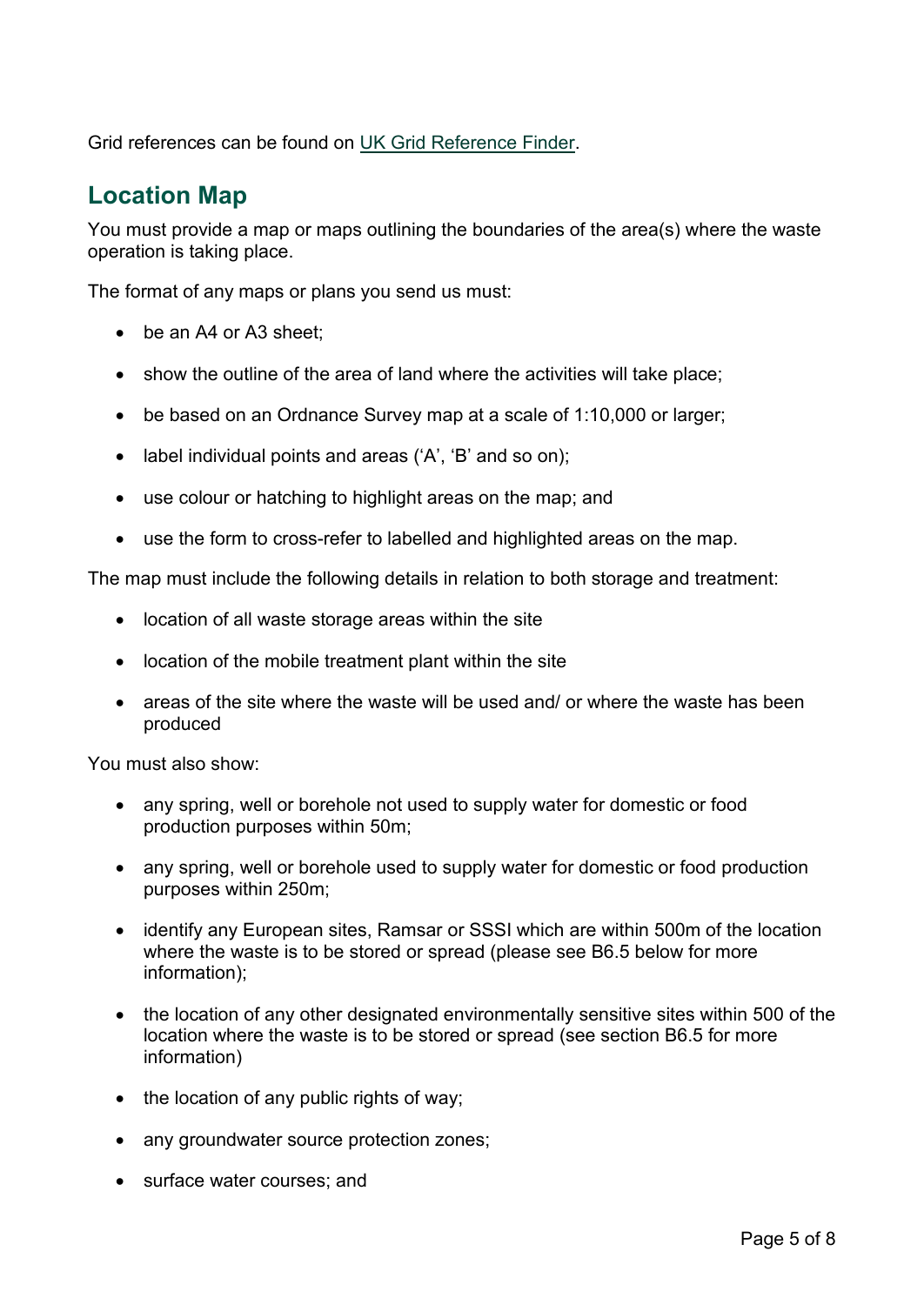• any buildings or houses within 250m.

# <span id="page-5-0"></span>**Occupancy details**

If the permit holder is not the owner or occupier of the land, you must provide the name and contact details of the occupier of the land where the operation is to be carried out. This may be the landowner or tenant.

If there is more than one occupant because the treatment is taking place in more than one area, you must include the details of all other occupants with your supporting information.

# <span id="page-5-1"></span>**Deployment details**

Where your waste operation is not within a groundwater source protection zone (SPZ) 1 or 2 or within 500 metres of a European Site, Ramsar or Site of Special Scientific Interest you may use the generic risk assessment for SR2010No11.

However if your site is within an SPZ1 or 2 or within 500 metres of a European Site, Ramsar or Site of Special Scientific Interest you will need to submit a site specific risk assessment that details how you will manage the operation to ensure you do not impact on these receptors.

If you intend to store or treat wastes listed in Table 2.2 of your standard rules and your site in an SPZ1 or 2 you must either store and treat them on impermeable pavement with sealed drainage or you must submit a site specific risk assessment that details other measures you will take to manage the risk.

See below for information on what the risk assessment should contain.

### <span id="page-5-2"></span>**What does the risk assessment involve?**

Risk assessment involves identifying potential source-pathway-receptor linkages and then putting in the management controls that remove or reduce any risks to the receptor. You must detail the steps that will be taken to manage the risk to the sensitive receptors identified. These should include written management and operational procedures that are required as part of your permit to control any risk to human health or pollution of the environment. The controls put in place depend on both the properties of the waste and the sensitivity of the receptors.

Please refer to our guidance [How to comply with your environmental permit](https://cdn.cyfoethnaturiol.cymru/media/2110/how-to-comply-with-your-environmental-permit.pdf?mode=pad&rnd=131467604540000000) for measures you can take to control the risks from your activity. Additional guidance is included in in [Risk assessments for specific activities: environmental permits.](https://www.gov.uk/government/collections/risk-assessments-for-specific-activities-environmental-permits)

Your waste operations must not cause harm to human health, this includes causing a nuisance, so we will consider any impacts on people living, working or using amenities, e.g. footpaths, around the treatment and storage locations.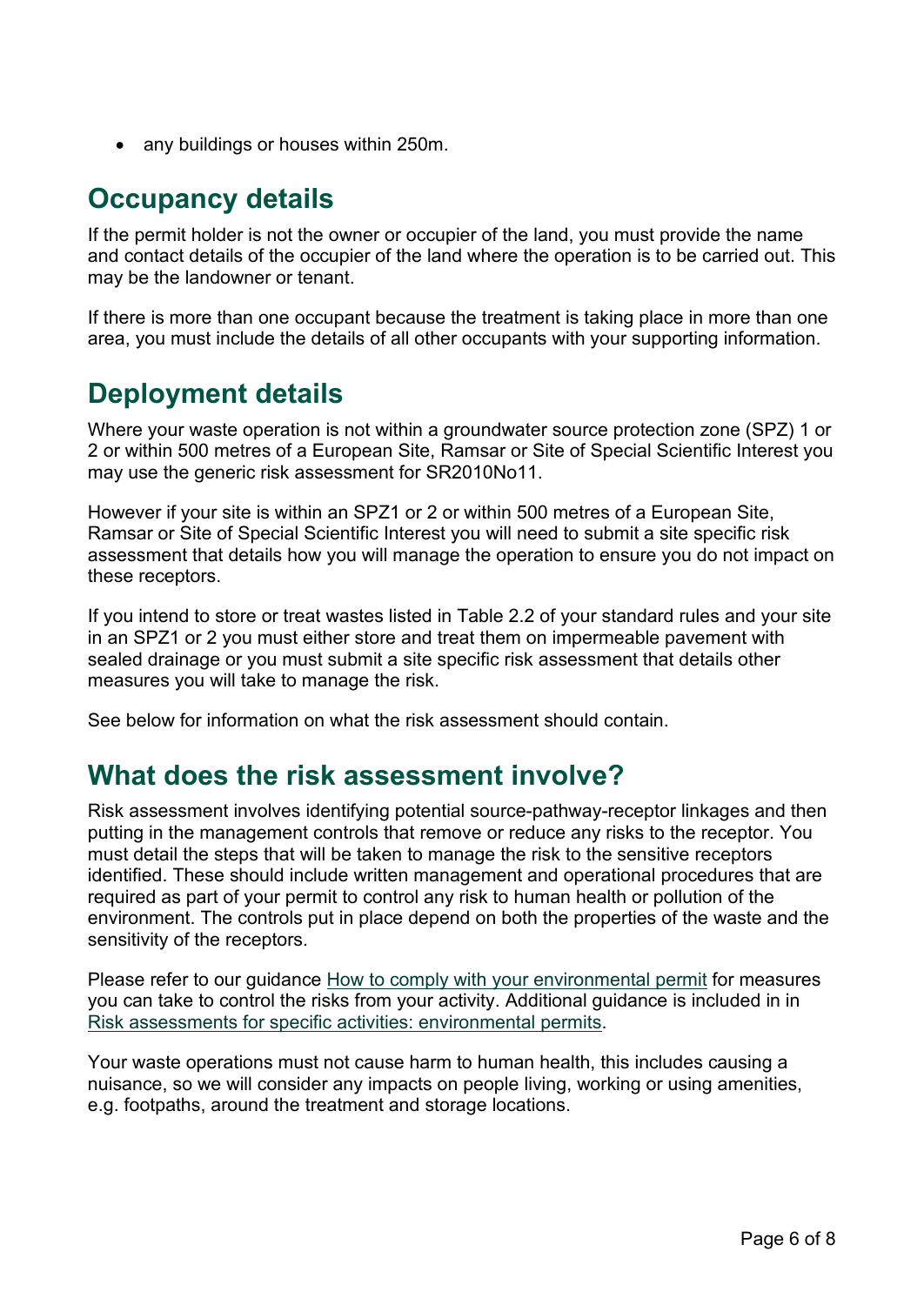#### **Environmentally sensitive receptors**

The requirements of the Habitats Directive and the Countryside and Rights of Way Act 2000 mean that we must consider the impacts of your activity on the following types of sensitive sites:

- Special protection areas (SPA)
- Potential special protection areas (pSPA)
- Special areas of conservation (SAC)
- Candidate special areas of conservation (cSAC)
- Ramsar sites are designated under the International Convention on Wetlands of International Importance, especially as waterfowl habitat (the Ramsar Convention).
- Site of Special Scientific Interest (SSSI)

In addition to the specific receptors above there are other sensitive receptors that you must consider in any risk assessment. These could include (for example):

- Ancient Woodlands
- Areas of Outstanding Natural Beauty
- Heritage Coast
- Local Nature Reserves or Wildlife Sites
- National Parks or Nature Reserves
- Scheduled Ancient Monuments
- World Heritage Sites
- Controlled waters such as rivers and lakes

We have a duty to protect Section 7 Priority species and Priority habitats and National and European protected species.

Data on protected species is often restricted to ensure their continued protection therefore although we will make an assessment you may not be able to find this information out directly. We will tell you if there are additional steps you need to take in order to be able to carry out your waste operations.

#### **Groundwater source protection zones (SPZ)**

These zones are used to help assess the acceptability of an activity based on its proximity to a groundwater source (spring, well or borehole). Source protection zones are normally defined around a source: